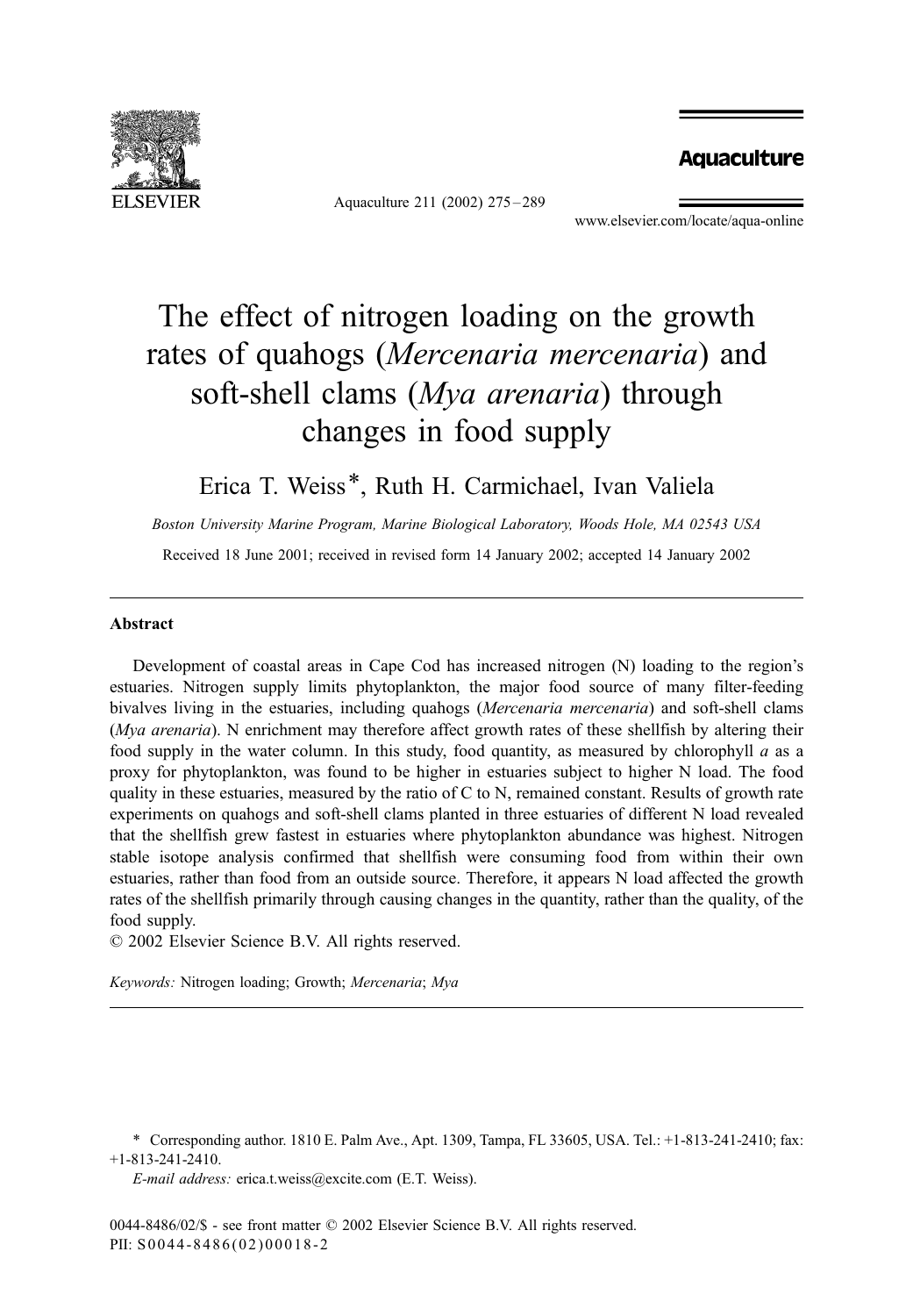# 1. Introduction

Nutrient enrichment of coastal waters has been increasing in recent years, due to human activities such as urbanization, agriculture, and deforestation [\(Valiela et al., 1992,](#page-14-0) 1997a,b). This nutrient loading has resulted in many changes to aquatic community structure and function, including increased abundance of nuisance algae, lowered oxygen concentrations, and lowered shell and finfish populations [\(Valiela et al., 1992\).](#page-14-0) In addition, increased loads of nitrogen stimulate primary production in coastal waters [\(Valiela, 1995\),](#page-14-0) leading to the eutrophication of the estuaries [\(Nixon, 1986\).](#page-14-0)

Eutrophication may have important impacts on the growth of organisms that inhabit estuarine waters, such as suspension feeding bivalves, by causing changes in their food supply. For example, eutrophication increases phytoplankton concentrations, a major food source of bivalves. This could potentially increase food supply, resulting in enhanced growth. On the other hand, eutrophication may change the composition of the phytoplankton, altering the quality of the food supply and making it less palatable to the shellfish [\(Walne, 1970; Mitchell-Innes, 1973; Bass et al., 1990; Duarte, 1995\).](#page-14-0) Also, anoxic conditions associated with eutrophied waters [\(Valiela et al., 1992\)](#page-14-0) may serve to depress growth rates.

The land use patterns on a watershed strongly influence the rate of nitrogen loading that reaches a receiving estuary. Evidence for this comes from nitrogen stable isotope analysis. Nitrogen occurs as the stable isotopes  ${}^{14}N$  and  ${}^{15}N$  in fixed proportions depending on the source [\(Peterson and Fry, 1987\).](#page-14-0) Isotope data are typically reported as the  $\delta^{15}N$ , which is the ratio of <sup>15</sup>N to <sup>14</sup>N in a sample relative to the ratio of <sup>15</sup>N to <sup>14</sup>N in atmospheric N<sub>2</sub>. Different sources of N to estuaries (wastewater, fertilizer, or atmosphere) have distinct  $\delta^{15}$ N signatures [\(Kreitler et al., 1978; McClelland et al., 1997\).](#page-13-0) Wastewater has a signal that is enriched in  $\delta^{15}N$  [\(McClelland et al., 1997; McClelland and Valiela, 1998\)](#page-14-0) and the amount of N derived from wastewater increases as the watershed becomes more urbanized [\(Valiela et al., 1997b\).](#page-14-0) More urbanized watersheds, therefore, have heavier  $\delta^{15}N$  signatures [\(McClelland et al., 1997; Evgenidou, 2000\).](#page-14-0) The enriched signal can be found in primary producers, and is transferred to consumers [\(Minagawa and Wada, 1984; McClelland et al.,](#page-14-0) 1997; Evgenidou, 2000). Thus, stable isotope signatures found in bivalves can be used to determine whether the bivalves are consuming particles from the specific estuary in which they are found or foreign particles carried by tidal currents into the estuary. [Evgenidou](#page-13-0) (2000) showed that mussels in Waquoit Bay estuaries appeared to feed on particles characteristic of the estuaries in which they were collected since the watersheds that were more urbanized produced heavier signals in the N exported to the estuaries and these heavier signals were found in the mussels.

Quahogs (Mercenaria mercenaria) and soft-shell clams (Mya arenaria) are two commercially harvested species of bivalves that are common in shallow waters along the east coast of the United States [\(Belding, 1912; Stanley and DeWitt, 1983; Abraham](#page-13-0) and Dillon, 1986). It is important to understand how growth rates of these organisms may be affected by N loading to better manage them as valuable economic and ecological resources. Abundant in estuaries of Cape Cod, these shellfish are infaunal suspension feeders that rely on phytoplankton and organic matter in the water column as their main source of food [\(Chestnut, 1951; Eaton, 1981; Abraham and Dillon, 1986; Newell and](#page-13-0)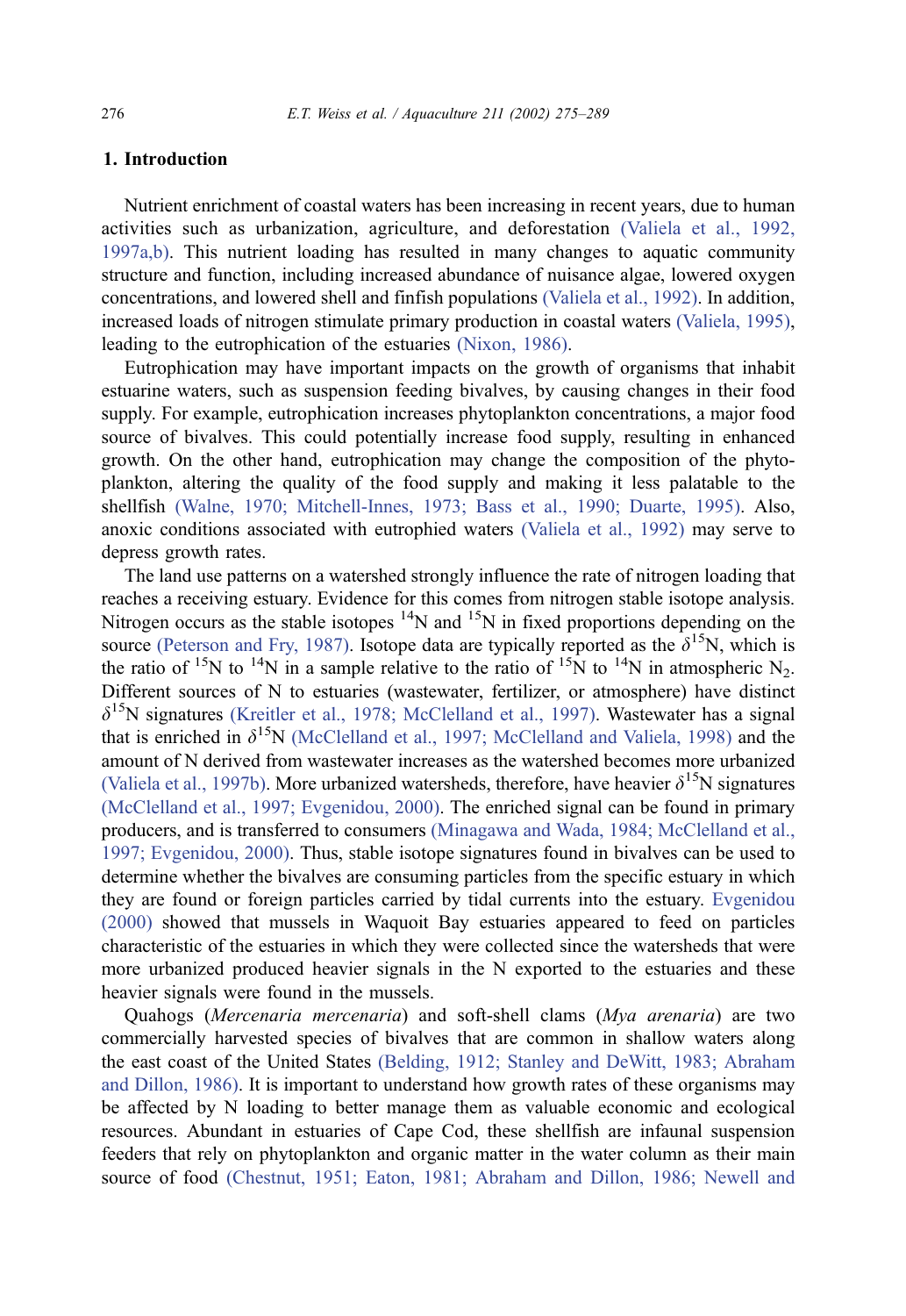Hidu, 1986). Many studies conclude that food supply controls the growth of bivalves [\(Pratt and Campbell, 1956; Bricelj et al., 1984; Brown, 1988; Smaal and van Stralen,](#page-14-0) 1990; Beukema and Cadée, 1991; Coutteau et al., 1994). Where potential food supply has increased owing to N enrichment, growth rates of these bivalves may therefore increase.

In terms of food quantity, [Pratt and Campbell \(1956\)](#page-14-0) found that growth rates of quahogs increased with phytoplankton concentrations, and [Smaal and van Stralen \(1990\)](#page-14-0) and [van Stralen and Dijkema \(1994\)](#page-14-0) reported similar responses in mussels. In the experiments by [Coutteau et al. \(1994\),](#page-13-0) juvenile quahogs grew significantly faster when fed higher algal rations, and [Bayne and Newell \(1983\)](#page-13-0) illustrated that growth rates of shellfish increase logarithmically to a maximum rate as food rations increase. Quality of the food supply, however, must also be considered when evaluating how changes in food supply may alter growth of bivalve shellfish. Higher quantities of food may not necessarily result in higher growth rates if the quality of the food is reduced. Studies by [Brown \(1988\)](#page-13-0) and Beukema and Cadée (1991) suggest that growth rates in bivalves are sometimes better correlated to specific components of phytoplankton than to total concentrations of chlorophyll or particulate organic matter (POM). This suggests that food concentration alone may not always be the best predictor of growth. The ratio of  $C$  to  $N$  in particulate matter can be used as an indicator of food quality. N supply is an important control of growth in bivalves [\(Jordan and Valiela, 1982\).](#page-13-0) [Russell-Hunter \(1970\)](#page-14-0) proposed that animals require the C to N ratio of their food supply to be approximately 17:1, and food rations with higher ratios may be deficient in N. Phytoplankton have a low C to N ratio, while detritus and vascular plant debris tend to have higher values [\(Valiela, 1995; Iglesias](#page-14-0) et al., 1996). Therefore, the ratio of C to N may be used to establish the general make-up of particulate matter, which can then help determine food quality.

We hypothesized that increased N loads due to changes in land use support higher concentrations of phytoplankton in estuaries of Waquoit Bay, and the increased phytoplankton provided a larger food supply to support shellfish growth. In this study, we assessed the effects of N load on growth of quahogs and soft-shell clams by experimentally planting shellfish in estuaries subject to different N loads. To verify that the different land-derived N load created differences in food supply for the bivalves, chlorophyll a, C, and N concentrations of the particulate matter in the water column were measured. Nitrogen stable isotope analyses were performed to test the assumption that the clams were consuming phytoplankton from the specific estuaries in which they were planted. Finally, growth rates of the shellfish were compared to differences in food supply to determine how N load-mediated changes in food supply affected growth.

# 2. Materials and methods

#### 2.1. Site selection

The study was conducted in two estuaries of Waquoit Bay, MA, and one adjacent estuary [\(Fig. 1\)](#page-3-0) The three estuaries (Sage Lot Pond, Green Pond and Childs River) are subject to different N loads resulting from differences in development within the watersheds [\(Valiela et al., 1992; Kroeger et al., 1999\).](#page-14-0) Sage Lot Pond has little urbanization on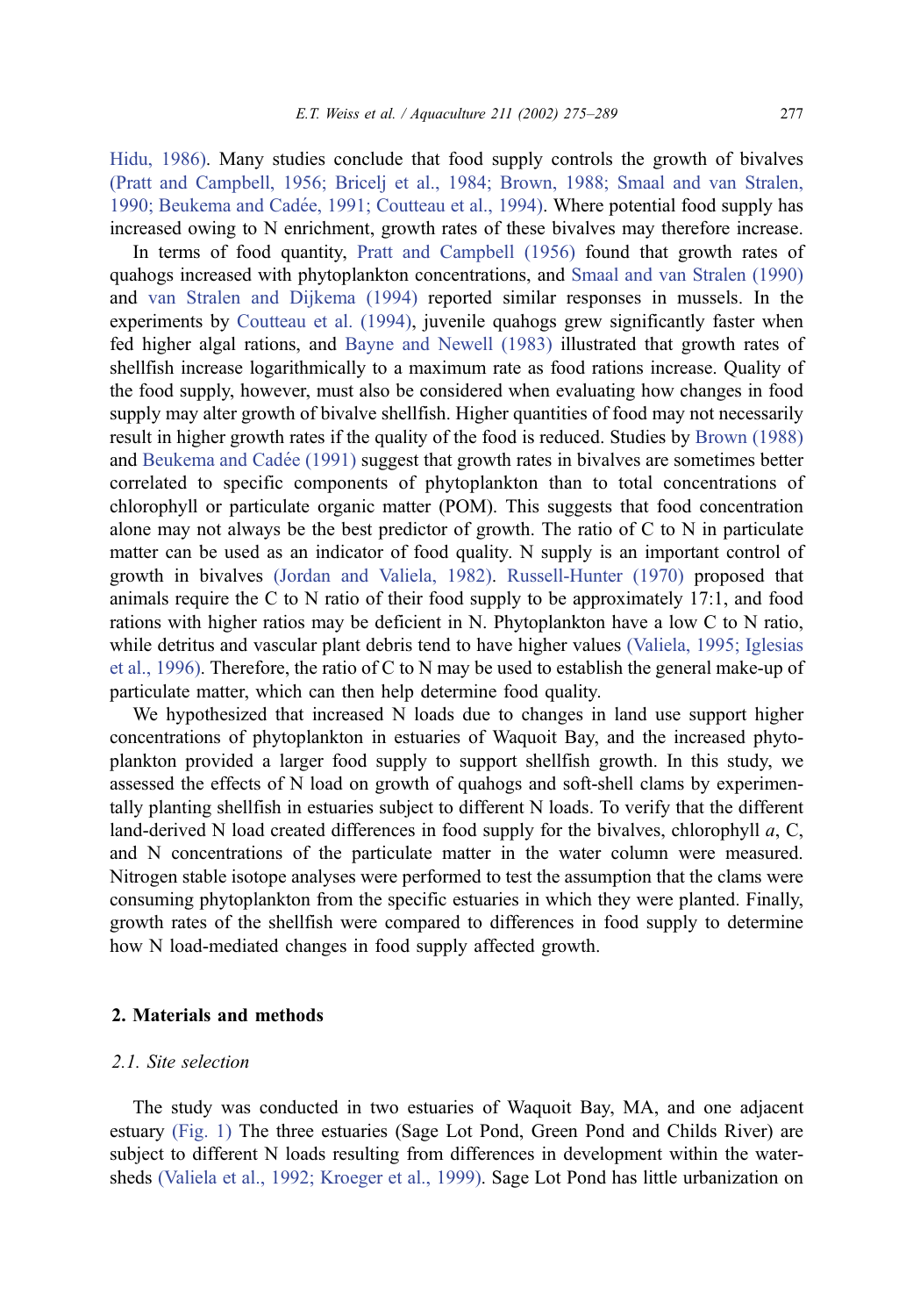<span id="page-3-0"></span>

Fig. 1. Map of Cape Cod, showing the three study areas: Sage Lot Pond, Green Pond, and Childs River.

its watershed, which produces low levels of N loads (14 kg N ha<sup>-1</sup> year<sup>-1</sup>). Green Pond has intermediate development on its watershed, with intermediate nutrient loading (137 kg N ha<sup>-1</sup> year<sup>-1</sup>). Childs River has the most developed watershed, and also produces the highest rate of N loading to its estuary (601 kg N ha<sup>-1</sup> year<sup>-1</sup>). Though differing in amount of N delivered to the estuaries, Sage Lot Pond, Green Pond, and Childs River are relatively similar in other aspects such as water residence time, depth, temperature, and salinity.

Six sites in each estuary were selected for the growth rate study, all at  $1-1.5$  m in depth. To capture the effects of differences in flow, salinity, and temperature within each estuary, the transplantation experiments were located at two sites near the mouth region, two in the middle region, and two in the upper region of the three estuaries.

### 2.2. Water sampling

Water samples were collected in acid-washed 1-l bottles every 2 weeks for the duration of the study, to determine the concentrations of chlorophyll  $a$ , particulate C and particulate N. Chlorophyll was measured to serve as an indicator of phytoplankton concentrations, to determine the quantity of food supply in the water column. The quality of food was considered by measuring C and N. Water samples were collected from within 20 cm of the bottom. Samples were stored on ice and in the dark until return to the laboratory, where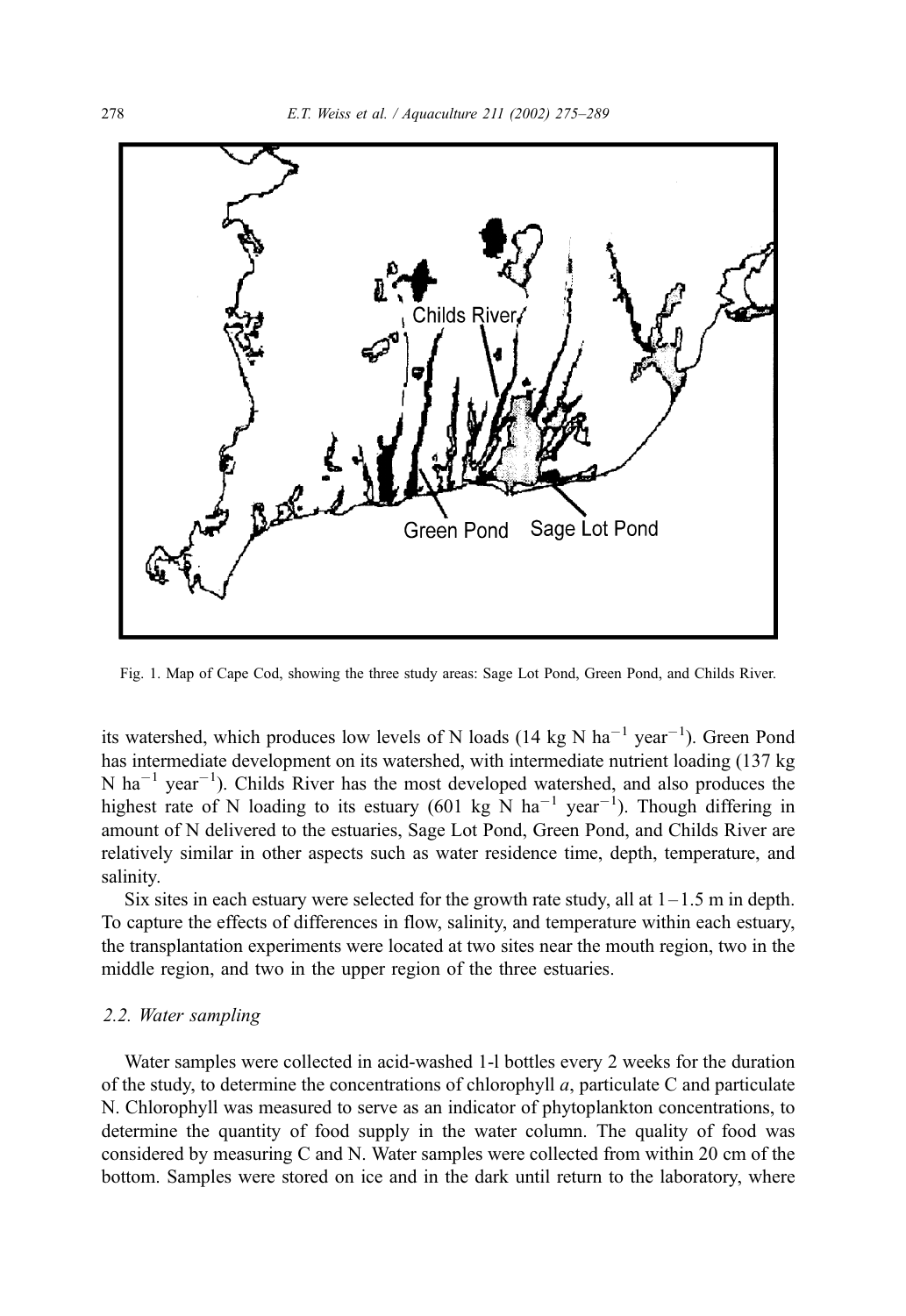<span id="page-4-0"></span>they were filtered on ashed GF/F Whatman glass fiber filters  $(47$ -mm diameter,  $0.7$ - $\mu$ m pore size) and stored for further analysis. Chlorophyll samples were frozen prior to acetone extraction and spectrophotometry according to [Lorenzen \(1967\).](#page-14-0) Filters for C and N analysis were dried in a drying oven at 60  $\degree$ C for 24 h, and stored in a dessicator. To determine C and N, each filter was cut into quarters and one fourth of the filter was prepared for combustion in a Perkin-Elmer Elemental Analyzer. The remaining threequarters of the filter were reserved for additional analyses.



Fig. 2. N load (kg N ha<sup>-1</sup> year<sup>-1</sup>) plotted vs. chlorophyll *a* (µg l<sup>-1</sup>) (top), C (mg l<sup>-1</sup>) (middle) and N (mg l<sup>-1</sup>) (bottom). Points correspond to Sage Lot Pond, Green Pond, and Childs River and are means  $(\pm S.E.)$  of all samples taken throughout the study.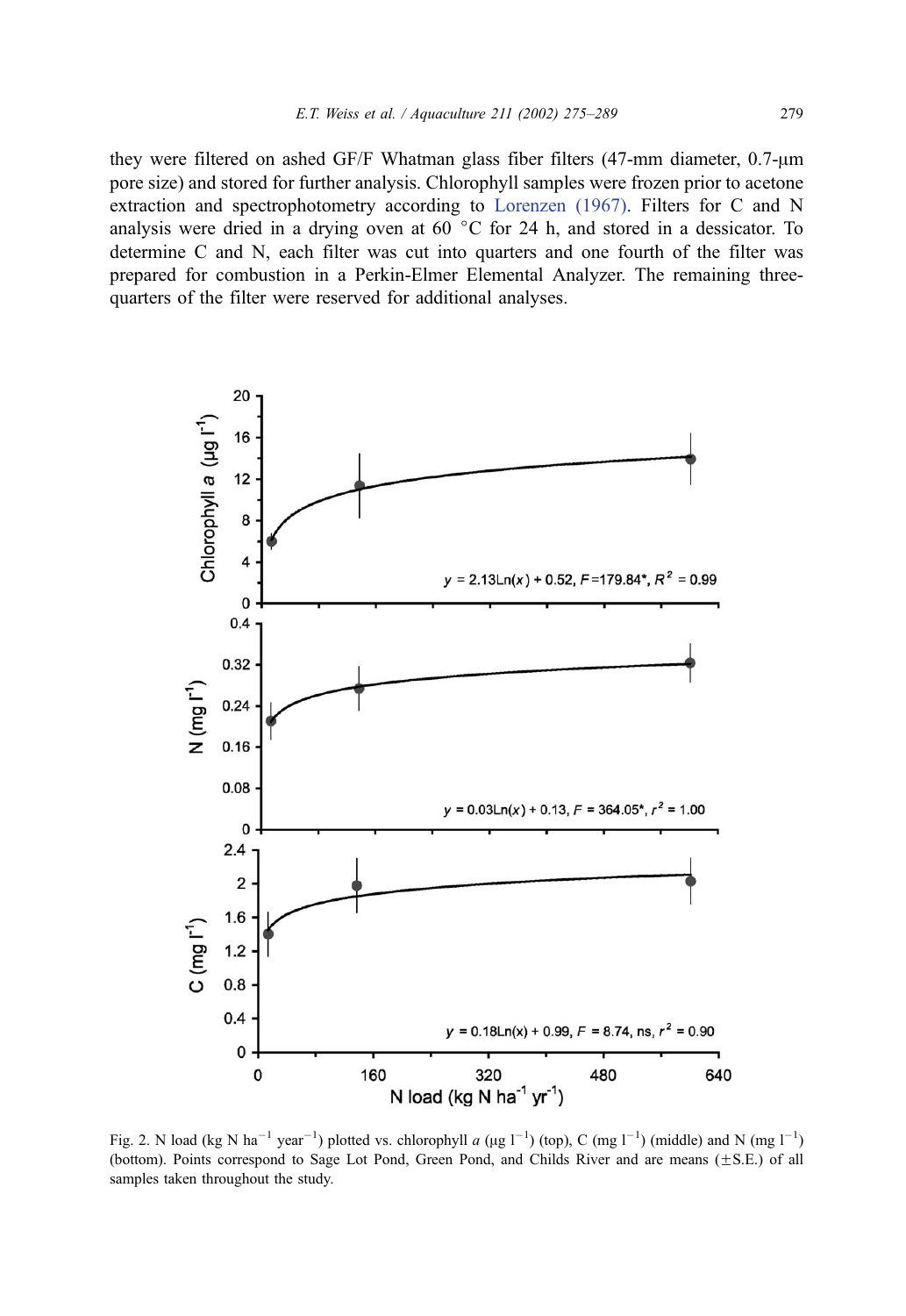#### <span id="page-5-0"></span>2.3. Growth rate study

Juvenile quahogs and soft-shell clams  $(8-12 \text{ mm})$  were obtained from the Aquaculture Research Center in Chatham, MA and Beals Island Shellfish Hatchery on Beals Island, ME, respectively. Shellfish were measured and labeled with black permanent marker and stored in unfiltered flow-through seawater tanks for 24 h before being placed in the estuaries.

Shellfish were planted in the estuaries in plastic coated wire-mesh boxes  $(30\times30\times10$ cm). The boxes were lined with 1/4-in. plastic mesh to prevent shellfish and sediment from falling out. To prevent any potential effects of differences in sediment type on growth rate, all boxes were filled with clean sand from the mouth of Sage Lot Pond. Twenty quahogs or 20 soft-shell clams were added to each box, resulting in a shellfish density of approximately 200  $\text{m}^{-2}$ .

To test whether quahogs and soft-shell clams responded to the changes in food supply, we conducted a growth rate experiment in which juvenile clams were transplanted to the three estuaries and growth of the transplanted quahogs and soft-shell clams was measured after periods of approximately 6, 8, or 10 weeks. At each of the six sites in the three estuaries, one box of quahogs and one box of soft-shell clams were planted. The boxes were introduced to the estuaries the week of June 20, 2000. After approximately 6 weeks, boxes were removed from the two sites in the middle reaches of each estuary. After approximately 8 weeks, the two sets of boxes from the upper regions were removed, and after about 10 weeks, the final two sets from the mouth regions were removed. All shellfish were measured and growth rates per week were calculated.



Fig. 3. The relationship between C (mg  $1^{-1}$ ) and N (mg  $1^{-1}$ ). The relationship between C and N. C values are means of samples at each site. N values are means  $(\pm S.E.)$  of samples for each site.  $\bullet$ =Sage Lot Pond,  $\blacksquare$ =Green Pond,  $\triangle$ =Childs River. Regression analyses: Sage Lot Pond:  $y=0.14\times+0.02***$ ,  $r^2=1.00$ , Green Pond:  $y=0.15\times-0.02***$ ,  $r^2=0.98$ , Childs River:  $y=0.13\times+0.05**$ ,  $r^2=0.94$ . Regression lines are statistically similar to each other. The slope of line indicates the C to N ratio.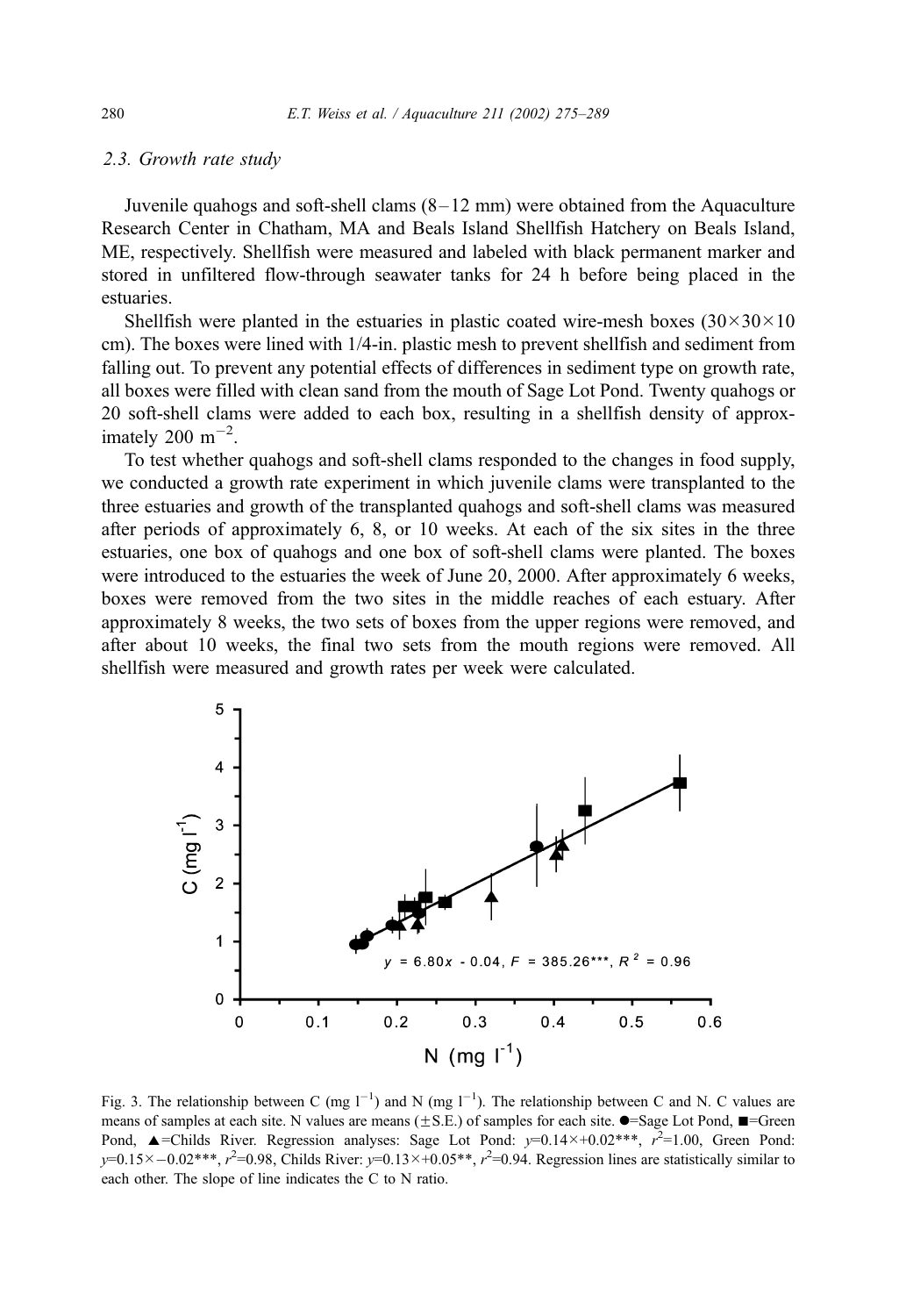#### <span id="page-6-0"></span>2.4. Stable isotope analysis

The  $\delta^{15}N$  signature of particulate organic matter (POM) and transplanted shellfish meats was measured in order to test the assumption that the clams were feeding on the POM from their estuaries. The enrichment or depletion of  $15N/14N$  was calculated using the following equation:

$$
\delta^{15} \text{N} \ (\%) = [(R_{\text{sample}}/R_{\text{standard}}) - 1] \times 10^3
$$

where  $R = 15$ N/<sup>14</sup>N for samples and standards [\(Peterson and Fry, 1987\).](#page-14-0)

Shellfish meats for N stable isotope analysis were removed from their shells. Guts were separated, and the meats were dried for 24 h in a drying oven at 60  $\degree$ C and then ground to a fine powder. Samples were analyzed in a Finnegan Delta-S isotope ratio mass spectrometer at the Boston University Stable Isotope Laboratory.

POM samples were prepared from the dried filters used for the CHN analysis. Twelve samples from each estuary (two per site) were selected for analysis. Precision and accuracy decrease sharply when samples contain less than 20  $\mu$ g N. Therefore, only filters with



Fig. 4. C (mg  $1^{-1}$ ) plotted vs. chlorophyll a ( $\mu$ g  $1^{-1}$ ). Points are means ( $\pm$ S.E.) of samples from each of the six sites in the three estuaries. The ratio of C to chlorophyll  $a$  is about 83, the slope of the regression line of C and chlorophyll was plotted with the same units.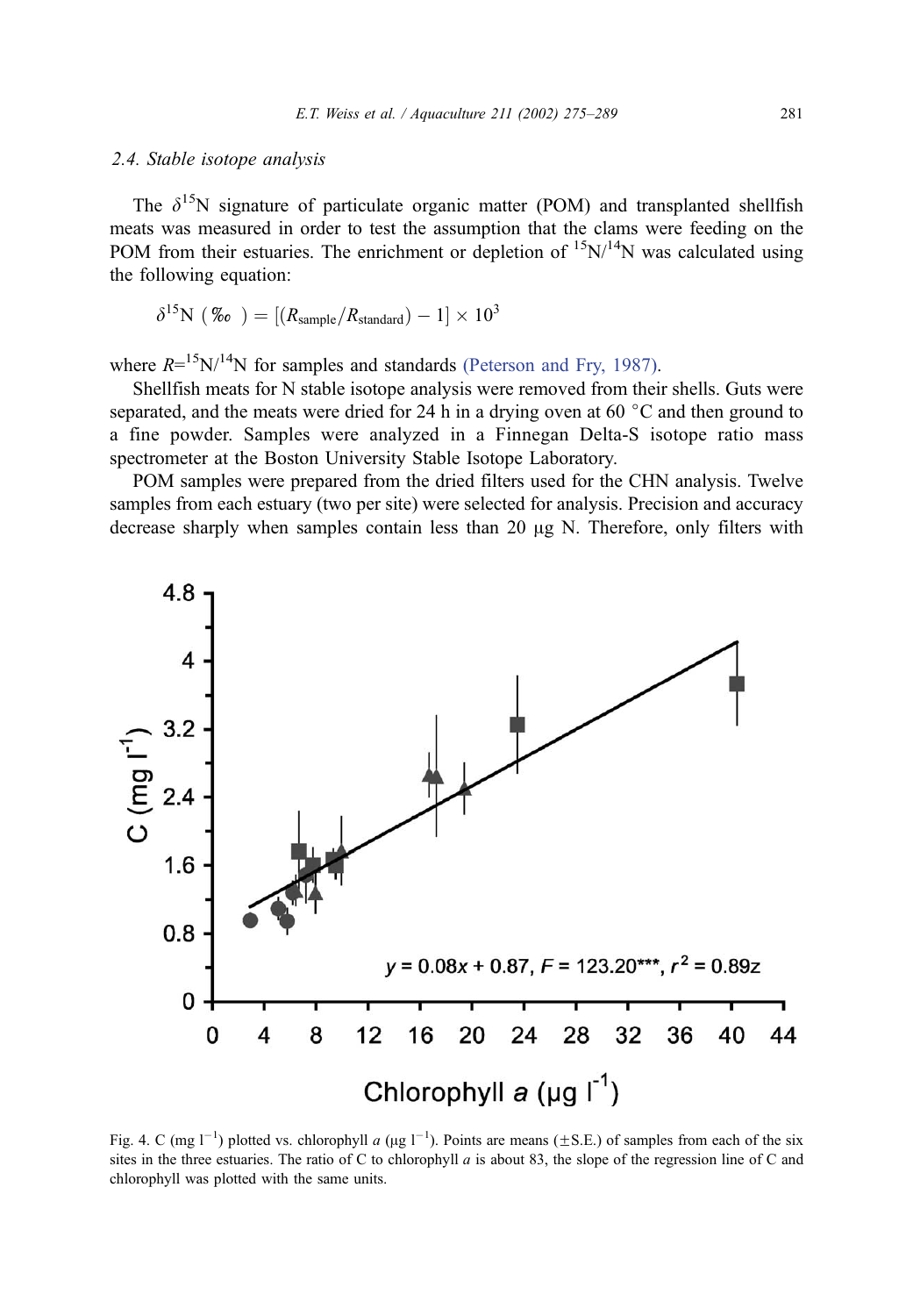<span id="page-7-0"></span>amounts greater than 20  $\mu$ g N (as determined from the CHN analysis) were submitted. Samples were sent to University of California, Davis Stable Isotope Facility for analysis in a Europa Scientific Hydra 20/20 three isotope ratio mass spectrometer.



Fig. 5. Top:  $\delta^{15}N$  in SPM (ppt) plotted vs. N load (kg N ha<sup>-1</sup> year<sup>-1</sup>). Results from [Evgenidou \(2000\)](#page-13-0) ( $\blacksquare$ ) are included with results from this study  $(\bullet)$ , which are means ( $\pm$ S.E.) of shellfish tissues from each estuary. Points for ( $\bullet$ ) correspond to Sage Lot Pond, Green Pond, and Childs River. Points for ( $\blacksquare$ ) correspond to Sage Lot Pond, Quashnet River, and Childs River. Bottom:  $\delta^{15}N$  in bivalves plotted vs.  $\delta^{15}N$  in SPM. Results for quahogs ( $\bullet$ ) and soft-shell clams ( $\equiv$ ) are means ( $\pm$ S.E.) of shellfish tissues from each estuary. Also included are results of  $\delta^{15}$ N in mussels  $(\triangle)$  from [Evgenidou \(2000\).](#page-13-0)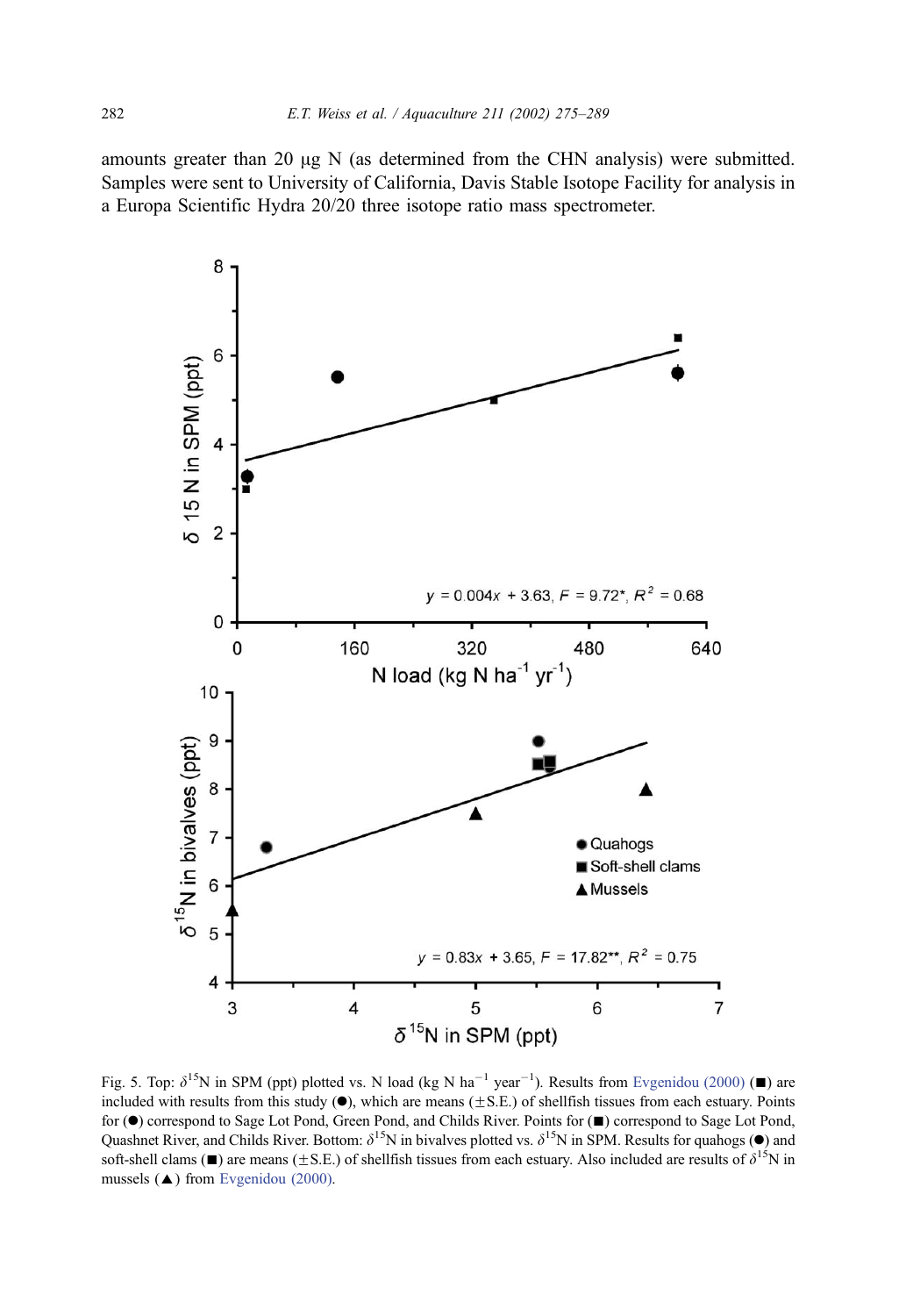# <span id="page-8-0"></span>3. Results

#### 3.1. Chlorophyll a, particulate  $C$  and  $N$  in the water column

Concentrations of chlorophyll  $a$  in the water column differed between the three estuaries. Concentrations were lowest in Sage Lot Pond, and higher in Green Pond and Childs River [\(Fig.](#page-4-0) [2,](#page-4-0) [top\).](#page-4-0) This is consistent with the previous results that demonstrate a positive relationship between N load and chlorophyll a concentrations [\(Valiela](#page-14-0) [et](#page-14-0) [al.,](#page-14-0) [1992;](#page-14-0) Evgenidou, 2000).

Concentrations of N, but not of C, increased significantly with N load [\(Fig.](#page-4-0) [2,](#page-4-0) [middle](#page-4-0) and bottom). There was a strong positive relationship between C and N concentrations [\(Fig.](#page-5-0) [3\),](#page-5-0) with the slope of 6.8 representing the ratio of C to N. Regression lines were statistically similar among the three estuaries, suggesting that the quality of the food, expressed as C/N, was similar in each of the three estuaries.

The ratio of C to chlorophyll can also be used to estimate phytoplankton abundance (Valiela, 1992). Previous studies have reported ratios of C to chlorophyll ranging from about 10 to 150 [\(Tett](#page-14-0) [et](#page-14-0) [al.,](#page-14-0) [1975;](#page-14-0) [Dagg](#page-14-0) [and](#page-14-0) [Turner,](#page-14-0) [1982;](#page-14-0) [Marra](#page-14-0) [et](#page-14-0) [al.,](#page-14-0) [1987\).](#page-14-0) The C/chl in



Fig. 6. Left: top and bottom: Growth rate (mm week<sup>-1</sup>) plotted vs. chlorophyll *a* concentrations ( $\mu$ g l<sup>-1</sup>). Chlorophyll a values are means of all samples taken throughout the experiment. Points correspond to Sage Lot Pond, Green Pond, and Childs River. Growth rates are means  $(\pm S.E.)$  of all shellfish recovered and measurable from each estuary. Statistical analysis indicated that there was no difference in growth rates between the six sites within each estuary or between shellfish taken from the estuaries after different time periods. Right: top and bottom: Growth rate (mm week<sup>-1</sup>) plotted vs. N load (kg N ha<sup>-1</sup> year<sup>-1</sup>). Additional explanations from above apply.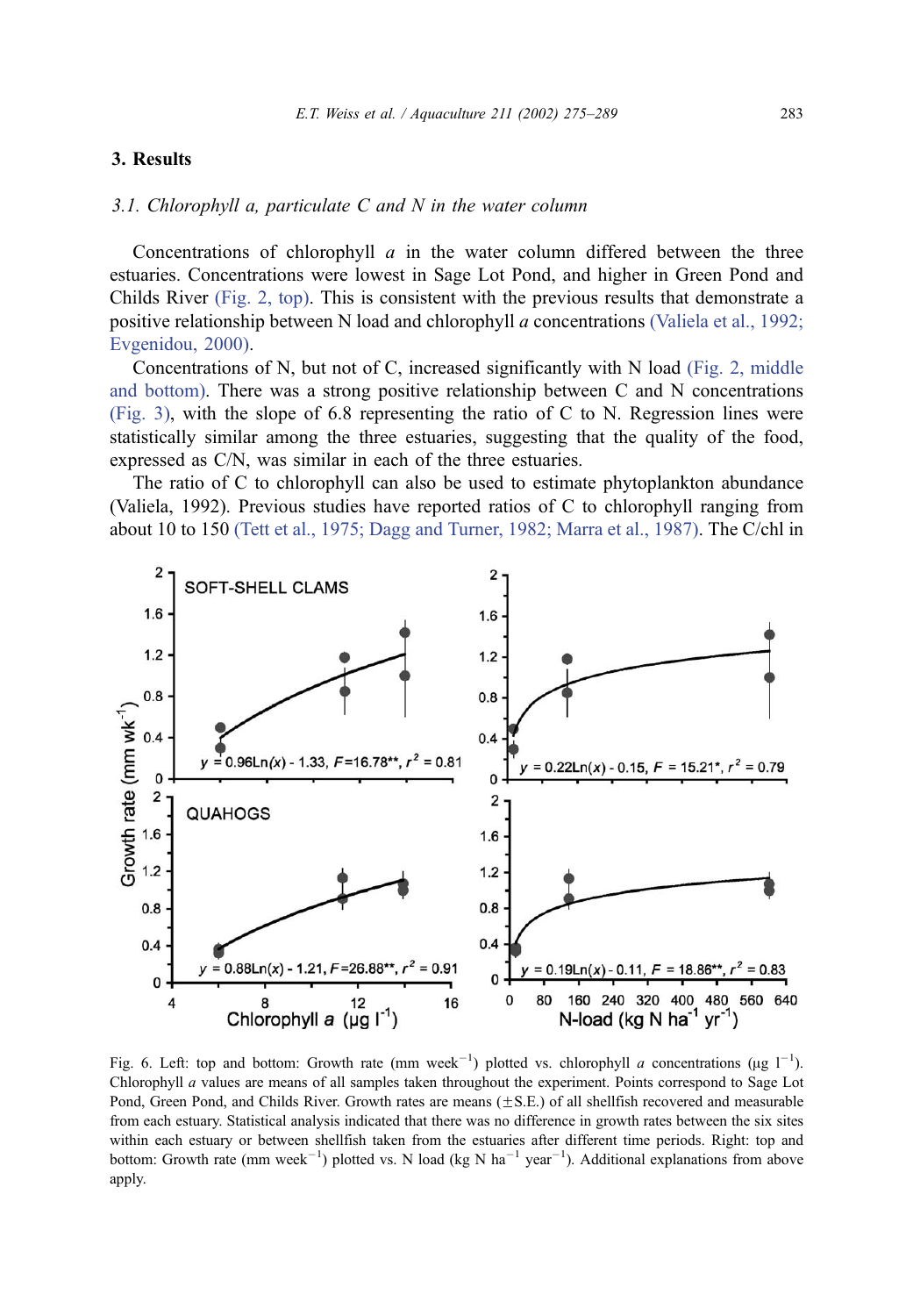<span id="page-9-0"></span>this study averaged 83 [\(Fig. 4\).](#page-6-0) It is possible that C from non-phytoplankton sources served to raise the ratio above the strict algal C to chlorophyll ratio since total particulate C was measured. The ratio of C to chlorophyll is relatively constant across all chlorophyll values ( $r^2$ =0.89), however, indicating that even if non-phytoplankton C was measured, it occurred in the same proportion throughout the area of the study.

#### 3.2. Stable nitrogen isotopes

The nitrogen stable isotope signatures were heavier in the estuaries of higher N load [\(Fig. 5, top\).](#page-7-0) These data are in accordance with the previous results from [McClelland et al.](#page-14-0) (1997) and [Evgenidou \(2000\),](#page-13-0) and reflect the greater contribution of wastewater to the total N load in Green Pond and Childs River as compared to Sage Lot Pond.

The  $\delta^{15}N$  signals of the shellfish soft-tissue were 2–4\% higher than the SPM, typical of trophic level shifts from producers to consumers [\(McClelland et al., 1997; Peterson and](#page-14-0) Fry, 1987) [\(Fig. 5, bottom\).](#page-7-0)

# 3.3. Growth rates

Growth rates of quahogs and soft-shell clams were positively related to chlorophyll a concentrations [\(Fig. 6, left top and bottom\).](#page-8-0) Chlorophyll  $a$  concentrations were signifi-



Fig. 7. Left: top and bottom: Growth rates (mm week<sup>-1</sup>) plotted vs. C (mg  $1^{-1}$ ). C values are means of all samples. Points correspond to Sage Lot Pond, Green Pond, and Childs River. Growth rates are means  $(\pm S.E.)$  of all recovered and measurable shellfish. Right: top and bottom: Growth rates  $(nm \text{ week}^{-1})$  plotted vs. C/N. Explanation above applies.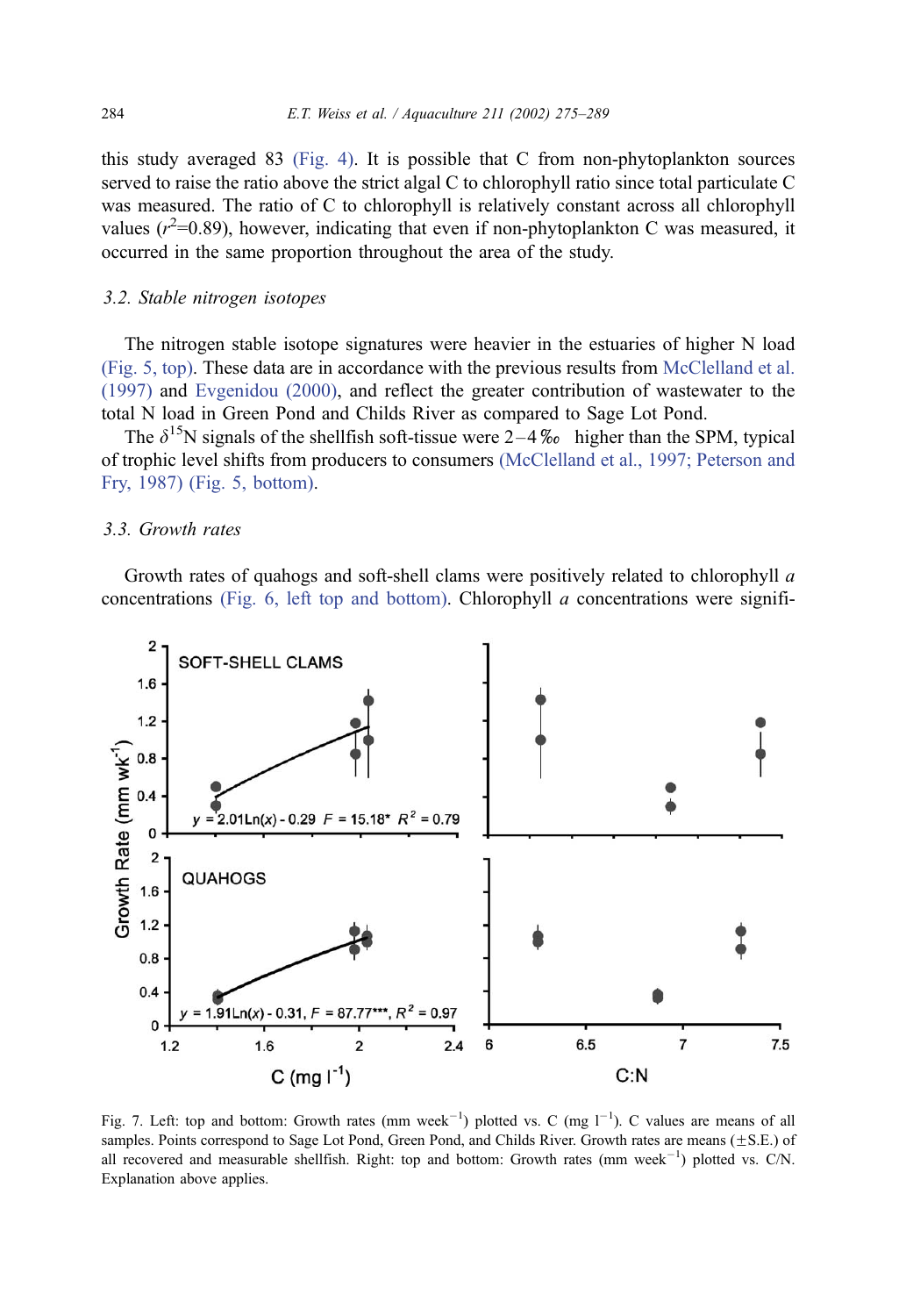<span id="page-10-0"></span>cantly higher in Green Pond and Childs River than in Sage Lot Pond. Likewise, growth rates of both shellfish were higher in Green Pond and Childs River. Growth rates were also significantly related to N load [\(Fig. 6, right top and bottom\).](#page-8-0)

The close relationship between C and chlorophyll  $a$  forecasts the relationship between growth rates and C [\(Fig. 7, left top and bottom\),](#page-9-0) since growth rates increased with chlorophyll a concentrations. C/N was not related to growth rates of either quahogs or soft-shell clams [\(Fig. 7, right top and bottom\).](#page-9-0)



Fig. 8. Top: Chlorophyll a ( $\mu$ g l<sup>-1</sup>) (top), C (mg l<sup>-1</sup>) (middle) and N (mg l<sup>-1</sup>) (bottom) plotted vs. salinity (ppt) for the three estuaries.  $\bullet$ =Sage Lot Pond,  $\bullet$  =Green Pond,  $\bullet$  =Childs River. Chlorophyll concentrations are means  $(\pm S.E.)$  of all samples.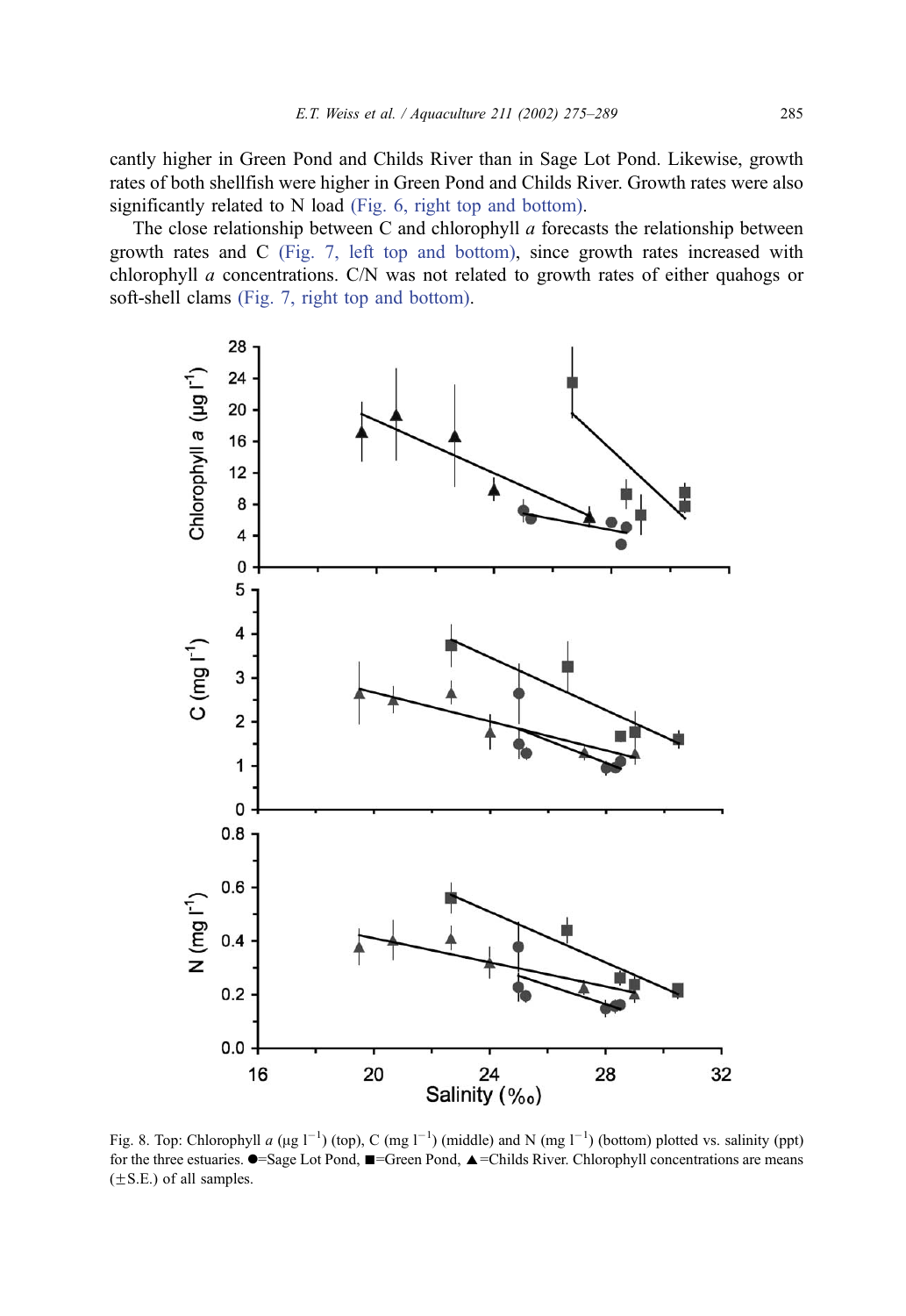Growth rates of quahogs and soft-shell clams are inversely correlated to size; as size increases, growth rates slow [\(Stanley and DeWitt, 1983; Abraham and Dillon, 1986\).](#page-14-0) It was therefore a possibility that as the shellfish in this study grew larger, their growth would slow, and growth rates of those removed late in the season would be lower than growth rates of those removed earlier. There were, however, no significant differences between length of stay and growth. For this reason, the average growth rates of the shellfish from all boxes within an estuary were used to obtain mean values for each estuary.

#### 3.4. Within estuary changes in water column characteristics and effects on growth

Study sites were chosen at different locations within the estuaries to account for differences in flow, temperature, dissolved  $O<sub>2</sub>$  concentration, and salinity, which may affect the growth rates of the quahogs and soft-shell clams [\(Turner, 1953; Stanley and](#page-14-0) DeWitt, 1983; Abraham and Dillon, 1986; Grizzle and Lutz, 1989; Grizzle and Morin, 1989). Salinity was measured at each site, and results indicate that salinity was lowest in the upper regions of the estuaries, where fresh groundwater is likely to be entering the systems. Groundwater is considered the primary source of land-derived nitrogen in the Waquoit Bay system [\(Valiela et al., 1992\).](#page-14-0) As a result, the relationship between salinity and water column factors was investigated.

Concentrations of chlorophyll a, C and N all decreased with increasing salinity [\(Fig. 8\).](#page-10-0) Where nitrogen is entering the system, as determined by salinity measurements, concentrations of chlorophyll  $a$ , C and N are highest. If phytoplankton drives growth rates, then higher growth rates might be expected in the upper regions, where food supply is greatest. Growth rates, however, did not appear to be related to changes in salinity.

# 4. Discussion

The increased concentrations of chlorophyll a suggest that the potential food supply for quahogs and soft-shell clams might have been greater in Green Pond and Childs River than in Sage Lot Pond. Greater amounts of particulate C and N in estuaries of higher N load also suggest that there is more food available for shellfish in these estuaries. The low C/N of 6.8 for all three estuaries is well below [Russell-Hunter's \(1970\)](#page-14-0) proposed 17:1, suggesting that the quality of the food is relatively high. In addition, the C to N ratios in several types of phytoplankton are generally around  $6-6.5$  [\(Valiela, 1995\),](#page-14-0) which is close to the 6.8 ratio of C to N calculated in this study.

The results of the stable isotope study confirmed that the quahogs and soft-shell clams consumed the phytoplankton from their home estuaries, providing a link between growth rates of the shellfish and the food supply in the estuaries in which they were planted. Therefore, the higher chlorophyll  $a$  in the estuaries where there is a greater N input to stimulate phytoplankton growth are a likely cause of the faster growth rates in estuaries of higher N load. Evidence for this comes from the relationships between growth rates and both chlorophyll  $a$  and  $C$ , which suggest that food quantity is a considerable factor affecting growth. The linear relationship between growth rates and C, as well as chlorophyll  $a$ , concentrations suggests that concen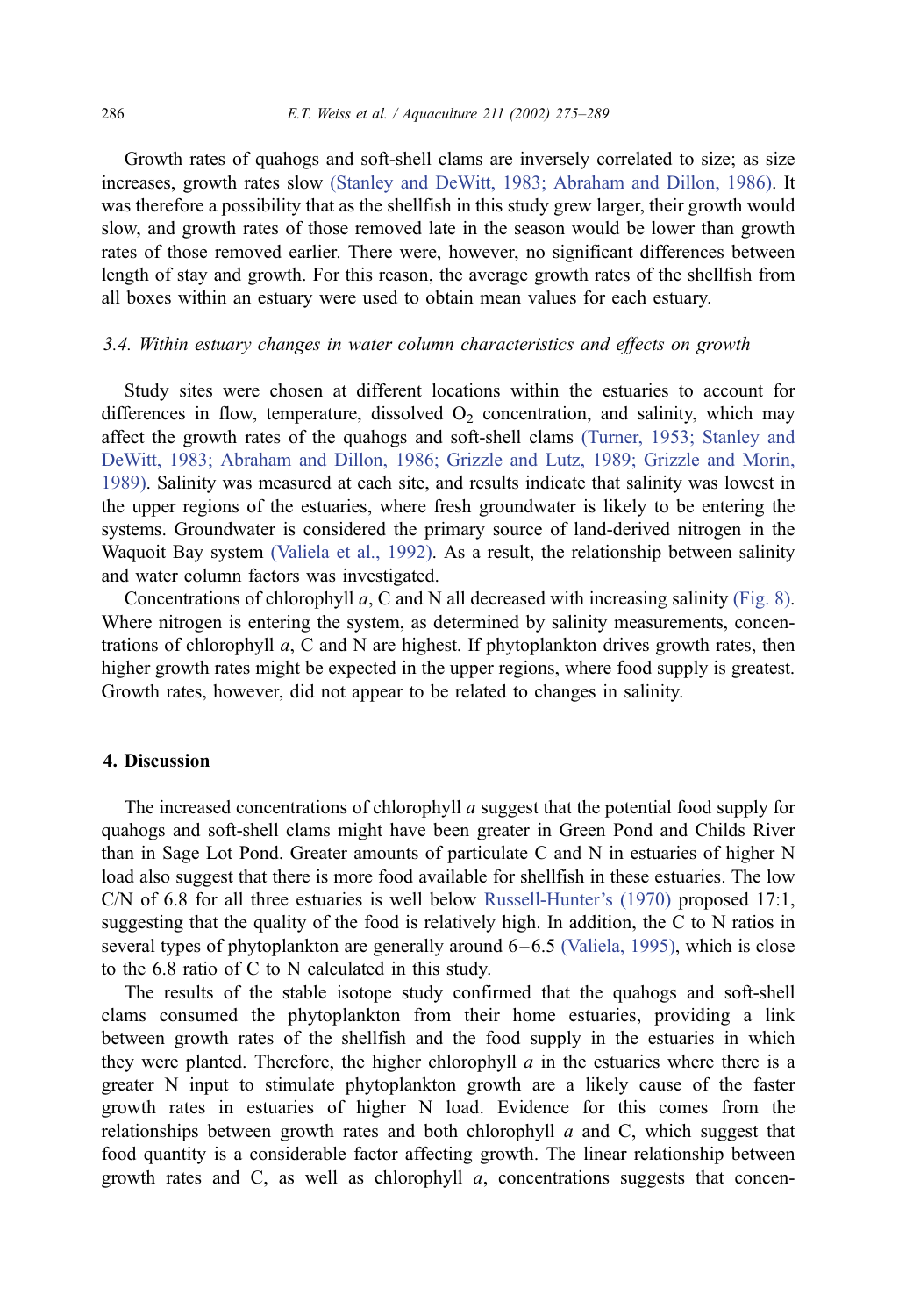trations of either chlorophyll  $a$  or C may be used to predict growth rates. Food quality, on the other hand, did not appear to affect growth rates. This result was not surprising as there was no difference in the ratio of C to N between the different estuaries. Though factors other than C/N may affect nutritional value of food, the ratio of C to N is a general measure of food quality. Therefore, since food quantity varied between the three estuaries and C/N remained relatively constant, the differences in growth rates of these shellfish in the three estuaries seem to be due to changes in food quantity rather than quality.

The within estuary differences in water column characteristics may have been expected to affect growth rates. There are two possible explanations for why we did not see changes in growth rates within each estuary. First, the lower salinity in the upper areas of the estuaries may serve to depress growth rates, at least for quahogs. [Chanley \(1958\)](#page-13-0) found that growth rates in quahogs increased with salinity. [Hamwi \(1968\)](#page-13-0) also observed lowered pumping rates in quahogs at lower salinities  $(18\%_0)$ , with maximum pumping rates at  $23 - 27\%$ . It is possible that the depression of growth rates due to lowered salinities may have been canceled out by the higher amounts of phytoplankton associated with the areas of low salinity. Therefore, the opposing effects could have counteracted each other, resulting in what appears to be a lack of response of growth to both salinity and food supply.

Soft-shell clams, on the other hand, are able to tolerate a much wider range of salinities and are unaffected by decreases in salinity until concentrations are less than about  $10\%$  [\(Matthiessen, 1960\).](#page-14-0) Since none of the salinities measured in this study were below about  $19\%$ , effects of salinity seem insufficient to explain the lack of response of growth rate of soft-shell clams to higher phytoplankton concentrations within each estuary. Several studies suggest that high amounts of suspended matter, especially inorganic sediments, may inhibit growth by decreasing clearance and ingestion rates of bivalves [\(Rhoads and Panella, 1970; Bricelj and Malouf, 1984; Bricelj](#page-14-0) et al., 1984). Therefore, it is possible that concentrations of suspended matter were high enough in the upper reaches to depress growth rates enough to mask any effect of increased food supply. Percent organic matter and total suspended particulate matter, however, were not measured in this experiment, so further study is needed to either support or refute this hypothesis.

Overall, however, chlorophyll  $\alpha$  concentrations increased with N load and growth rates showed a positive relationship with increasing chlorophyll *a* concentrations. Therefore, though within estuary differences in chlorophyll a concentrations did not affect growth rates, the overall higher concentrations in chlorophyll  $a$  in Green Pond and Childs River appear to be sufficient to result in faster growth rates in the estuaries of higher N load.

# Acknowledgements

This work was supported, in part, by the Quebec Labrador Foundation Sounds Conservancy Grant and the Humes Alumni Award. We would like to thank the staff of the Waquoit Bay National Estuarine Research Reserve, the Town of Falmouth Shellfish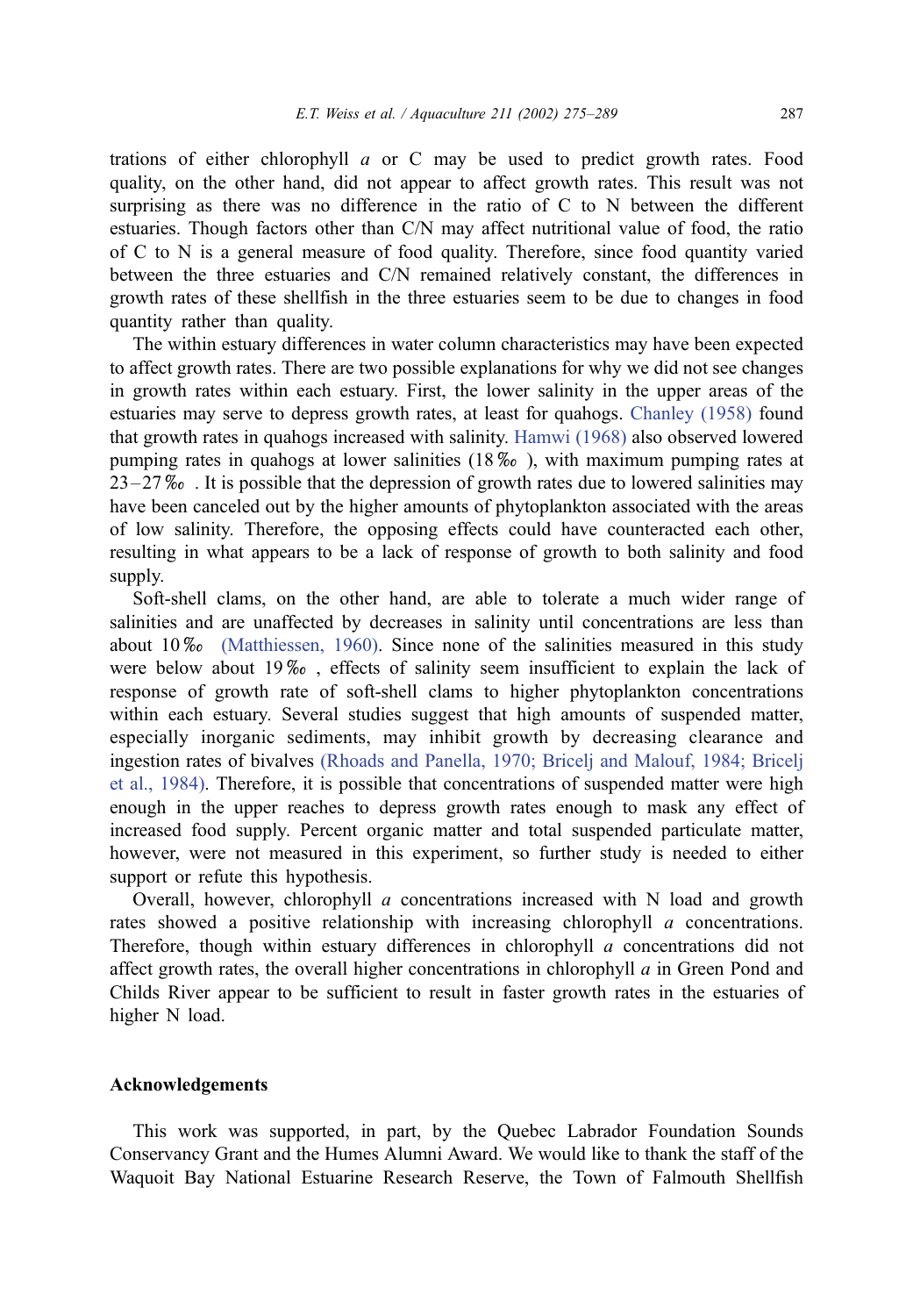<span id="page-13-0"></span>Department for supplying shellfish and materials, R. Voigt and N. Wainwright for providing comments on this manuscript, and M. Cole, K. Kroeger, G. Tomasky, and J. York for the field and laboratory assistance.

#### References

- Abraham, B.J., Dillon, P.L., 1986. Species profiles: life histories and environmental regulations of coastal fishes and invertebrates (Mid-Atlantic)-Softshell clam. U. S. Fish Wildl. Serv., Biol. Rep. 82, 18 pp.
- Bass, A.E., Malouf, R.E., Shumway, S.E., 1990. Growth of northern quahogs (Mercenaria mercenaria (Linneaus 1758)) fed on picoplankton. J. Shellfish Res. 9, 299 – 307.
- Bayne, B.L., Newell, R.C., 1983. Physiological energetics of marine molluscs. In: Saleuddin, A.S.M., Wilbur, K.M. (Eds.), The Mollusca, vol. 4. Academic Press, New York, pp. 407-515.
- Belding, D.L., 1912. A Report upon the Quahog and Oyster Fisheries of Massachusetts Wright and Potter Printing, Boston.
- Beukema, J.J., Cadée, G.C., 1991. Growth rates of the bivalve Macoma balthica in the Wadden Sea during a period of eutrophication: relationships with concentrations of pelagic diatoms and flagellates. Mar. Ecol.: Prog. Ser. 68, 249-256.
- Bricelj, V.M., Malouf, R.E., 1984. Influence of algal and suspended sediment concentrations on the feeding physiology of the hard clam Mercenaria mercenaria. Mar. Biol. 84, 155 – 165.
- Bricelj, V.M., Malouf, R.E., de Quillfeldt, C., 1984. Growth of juvenile Mercenaria mercenaria and the effect of resuspended bottom sediments. Mar. Biol. 84, 167-173.
- Brown, J.R., 1988. Multivariate analyses of the role of environmental factors in seasonal and site-related growth rates of juvenile bay scallops *Argopecten irradians*. J. Exp. Mar. Biol. Ecol. 129, 45–60.
- Chanley, P.E., 1958. Survival of some juvenile bivalves in water of low salinity. Proc. Natl. Shellfish. Assoc. 48,  $52 - 65.$
- Chestnut, A.F., 1951. The oyster and other mollusks in North Carolina. In: Taylor, H.F. (Ed.), Survey of Marine Fisheries of North Carolina. University of North Carolina Press, Chapel Hill, pp. 141 – 190.
- Coutteau, P., Hadley, N.H., Manzi, J.J., Sorgeloos, P., 1994. Effect of algal ration and substitution of algae by manipulated yeast diets on the growth of juvenile *Mercenaria mercenaria*. Aquaculture 120, 135–150.
- Dagg, M.J., Turner, J.T., 1982. Impact of copepod grazing on the phytoplankton of Georges Bank and the New York Bight. Can. J. Fish. Aquat. Sci. 39, 979 – 990.
- Duarte, C.M., 1995. Submerged vegetation in relation to different nutrient regimes. Ophelia 41, 87-112.
- Eaton, J.S., 1981. Seasonal patterns and discrimination in the feeding behavior of the soft-shell clam: Mya arenaria. Proceedings of the 8th Annual Conference of Clam Research, Maine Department of Marine Resources, Boothbay Harbor, pp. 3 – 14.
- Evgenidou, A., 2000. Response of growth and density of a population of Geukensia demissa to land-derived nitrogen loading, in Waquoit Bay, Massachusetts. Masters Thesis, Boston University, 52 pp.
- Grizzle, R.E., Lutz, R.A., 1989. A statistical model relating horizontal seston fluxes and bottom sediment characteristics to growth of *Mercenaria mercenaria*. Mar. Biol. 102, 95-105.
- Grizzle, R.E., Morin, P.J., 1989. Effect of tidal currents, seston, and bottom sediments on growth of Mercenaria mercenaria: results of a field experiment. Mar. Biol. 102, 85–93.
- Hamwi, A., 1968. Pumping rate of *Mercenaria mercenaria* as a function of salinity and temperature. Proc. Natl. Shellfish. Assoc. 45, 4.
- Iglesias, J.I.P., Urrutia, M.B., Navarro, E., Alvarez-Jorna, P., Larratxea, X., Bougrier, S., Heral, M., 1996. Variability of feeding processes to changes in seston concentration and composition. J. Exp. Mar. Biol. Ecol. 197, 121 – 143.
- Jordan, T.E., Valiela, I., 1982. A nitrogen budget for the ribbed mussel Geukensia demissa and its significance in energy flow in a New England salt marsh. Limnol. Oceanogr. 27, 75–90.
- Kreitler, C.W., Ragone, S., Katz, B.G., 1978. <sup>15</sup>N/<sup>14</sup>N ratios of ground-water nitrate, Long Island, New York. Ground Water 16, 404 – 409.
- Kroeger, K.D., Bowen, J.L., Corcoran, D., Moorman, J., Michalowski, J., Rose, C., Valiela, I., 1999. Nitrogen